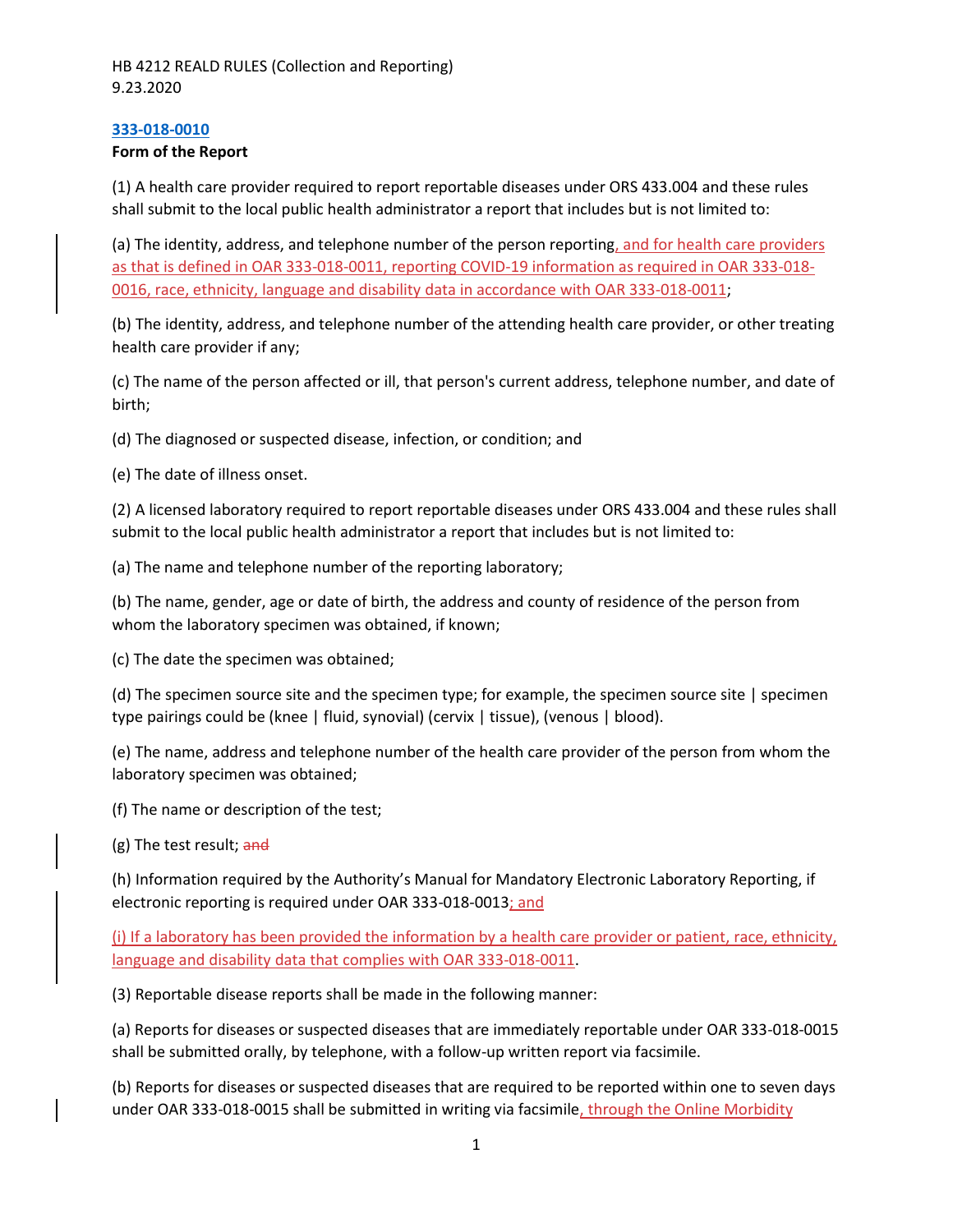HB 4212 REALD RULES (Collection and Reporting) 9.23.2020

Report System at: [www.healthoregon.org/howtoreport,](http://www.healthoregon.org/howtoreport) if permitted under these rules, or by other means approved by the Authority or the local public health administrator, consistent with the need for timely reporting as provided in OAR 333-018-0015.

(c) Electronically, if required by OAR 333-018-0011 or OAR 333-018-0013.

(4) If requested by a local public health administrator or the Oregon Public Health Division, health care providers and licensed laboratories shall provide additional information of relevance to the investigation or control of reportable diseases or conditions (for example, reported signs and symptoms, laboratory test results (including negative results), potential exposures, contacts, and clinical outcomes).

**Statutory/Other Authority:** ORS 413.042 & 433.004 **Statutes/Other Implemented:** ORS 433.004

### **333-018-0011**

**Race, Ethnicity, Language and Disability COVID-19 Data Reporting**

(1) The reporting requirements in this rule are in addition to the information required to be reported under OAR 333-018-0010.

(2) For purposes of this rule:

(a) "Congregate setting" means an environment where a number of people reside, meet or gather in close proximity for either a limited or extended period of time, and include but are not limited to homeless shelters, group homes, prisons, detention centers, schools and workplaces.

(b) "Encounter" has the meaning given that term in Oregon Laws 2020, 1st Special Session, Chapter 12, Section 40.

(c) "Federally qualified health center" has the meaning given that term in OAR 410-120-0000.

(d) "Health care facility" has the meaning given that term in ORS 442.015.

(e) "Health care provider" has the meaning given that term in Oregon Laws 2020, 1<sup>st</sup> Special Session, Chapter 12, Section 40.

(f) "Health system" has the meaning given that term in OAR 409-045-0025.

(g) "Hospital" has the meaning given that term in ORS 442.015 and includes hospital satellites as that is defined in OAR 333-500-0010.

(h) "Long term care facility" has the meaning given that term in ORS 442.015.

(3) No later than October 1, 2020, the following health care providers at the time of an encounter, or as soon as possible thereafter, must collect data on race, ethnicity, preferred spoken and written language, English proficiency, interpreter needs and disability status in accordance with OAR 943, Division 70, and provide that data to the Authority at the time a COVID-19 test is ordered or when reporting COVID-19 information as required in OAR 333-018-0016:

(a) Hospitals except for licensed psychiatric hospitals.

(b) Health care providers within a health system.

(c) Health care providers working in a federally qualified health center.

(4) No later than March 1, 2021, the following health care providers at the time of an encounter, or as soon as possible thereafter, must collect data on race, ethnicity, preferred spoken and written language, English proficiency, interpreter needs and disability status in accordance with OAR 943, Division 70, and provide that data to the Authority at the time a COVID-19 test is ordered or when reporting COVID-19 information as required in OAR 333-018-0016:

(a) Health care facilities.

(b) Health care providers working in or with individuals in a congregate setting.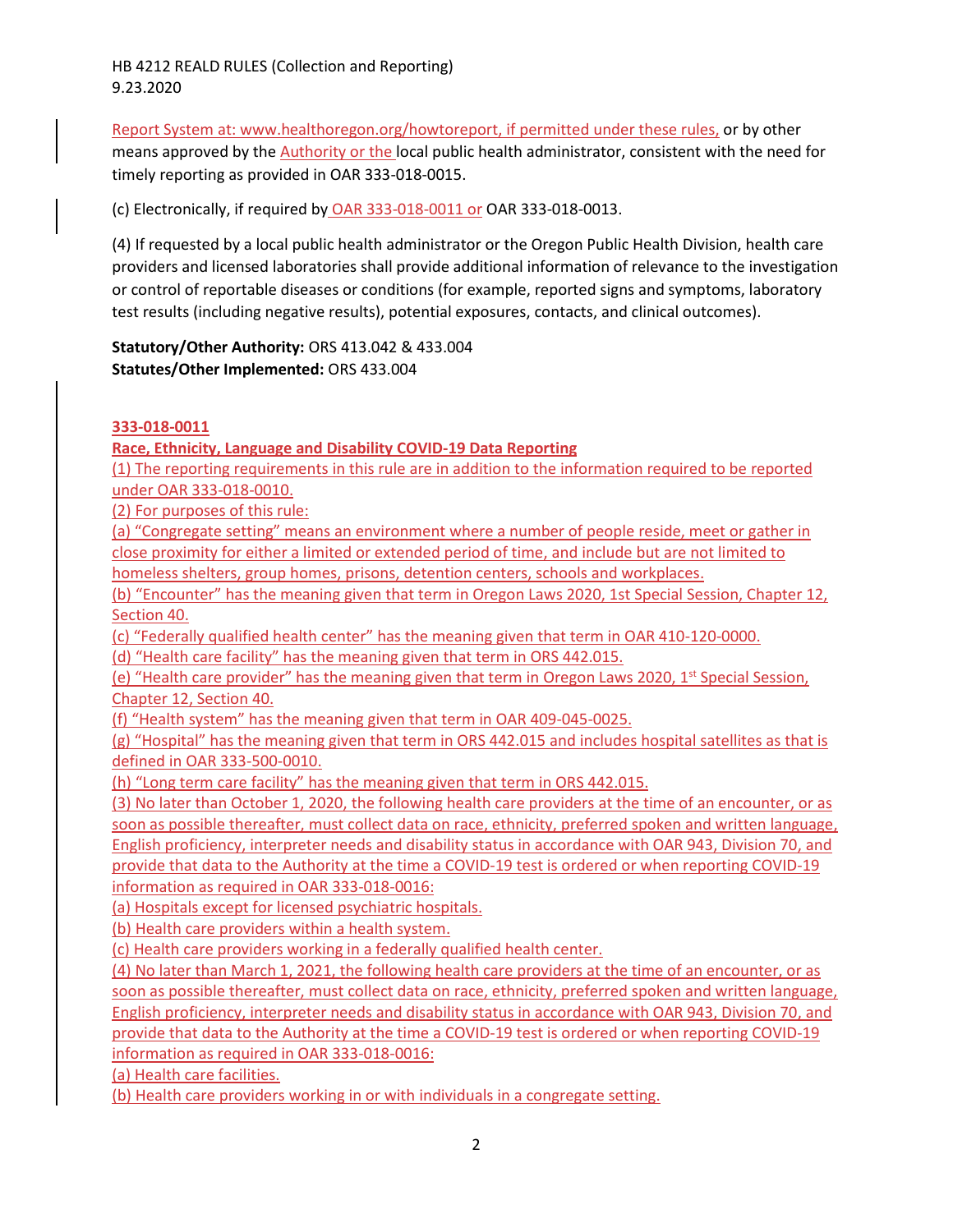HB 4212 REALD RULES (Collection and Reporting) 9.23.2020

(5) No later than October 1, 2021, all health care providers at the time of an encounter must collect data on race, ethnicity, preferred spoken and written language, English proficiency, interpreter needs and disability status in accordance with OAR 943, Division 70, and provide that data to the Authority at the time a COVID-19 test is ordered or when reporting COVID-19 information as required in OAR 333-018- 0016.

(6) The reporting required under this rule must be submitted in the following manner:

(a) Until October 1, 2021:

(A) Through the Online Morbidity Report System, which can be found at:

[www.healthoregon.org/howtoreport;](http://www.healthoregon.org/howtoreport) or

(B) By facsimile but only if the Online Morbidity Report System for reporting COVID information is not operable; or

(C) Through direct electronic case reporting, or another means, if approved by the Authority; or

(D) To a clinical laboratory that is capable of submitting the race, ethnicity, preferred spoken and written language, English proficiency, interpreter needs and disability status to the Authority at the time COVID-19 test results are reported.

(b) On or after October 1, 2021, by submitting an Electronic Initial Case Report (eICR) in accordance with the Authority's Electronic Case Reporting (ECR) Manual.

(7) A health care provider is not required to collect the data described in this rule and provide it to the Authority if the provider:

(a) Has previously collected the information and submitted it to the Authority in accordance with this rule within the last year; or

(b) Has knowledge that another health care provider has collected the data and submitted it to the Authority in accordance with this rule within the last year; or

(c) Has knowledge that the provider's patient provided it directly to the Authority.

(8) A health care provider who for reasons outside of their control cannot meet the collection and reporting requirements in this rule by the deadlines established in this rule, may submit to the Authority in writing, a request for an extension of time. The Authority may, at its discretion, grant or deny an extension.

(9) Nothing in this rule is intended to prevent a health care provider from collecting and reporting race, ethnicity, preferred spoken and written language, English proficiency, interpreter needs and disability status information to the Authority in accordance with OAR 943, Division 70, before the deadlines established in this rule.

**Statutory/Other Authority:** ORS 413.042, Oregon Laws 2020, 1st Special Session, Chapter 12, Sections 40-41.

**Statutes/Other Implemented:** Oregon Laws 2020, 1<sup>st</sup> Special Session, Chapter 12, Sections 40-41.

# **333-018-0016**

# **Reporting of COVID-19 Related Test Results, Cases and Deaths**

(1) Health care providers shall report within 24 hours (including weekends and holidays), in accordance with section (32) of this rule, the following:

(a) All human cases of COVID-19.

(b) All human cases of MIS-C.

(c) The hospitalization of any individual with COVID-19, whether or not the case was previously reported.

(d) The death of any individual due to COVID-19, whether or not the case was previously reported.

(2) Health care providers shall report all negative test results for COVID-19 within one local public health authority working day, in accordance with section (3) of this rule.